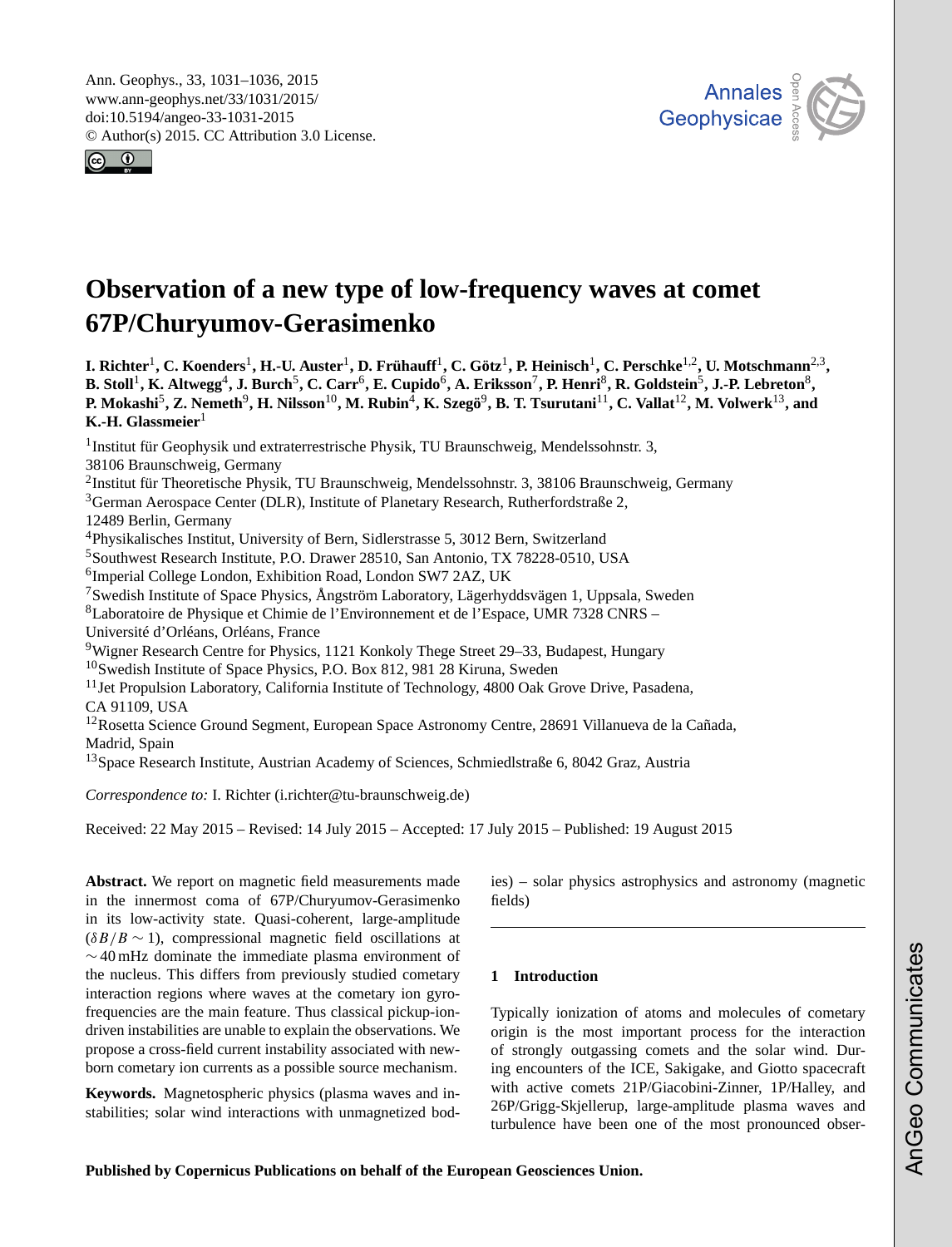vational findings in the cometary magnetosphere [\(Tsurutani](#page-5-0) [and Smith,](#page-5-0) [1986;](#page-5-0) [Yumoto et al.,](#page-5-1) [1986;](#page-5-1) [Neubauer et al.,](#page-4-0) [1986;](#page-4-0) [Glassmeier et al.,](#page-4-1) [1989;](#page-4-1) [Glassmeier and Neubauer,](#page-4-2) [1993;](#page-4-2) [Volwerk et al.,](#page-5-2) [2014\)](#page-5-2). Ion ring-beam instabilities [\(Wu and](#page-5-3) [Davidson,](#page-5-3) [1972\)](#page-5-3) and non-gyrotropic phase space densitydriven instabilities [\(Motschmann and Glassmeier,](#page-4-3) [1993\)](#page-4-3) are the source mechanism of these waves. In the spacecraft (s/c) frame of reference (and pickup ion frame), those waves were detected at the cometary  $H_2O^+$  ion gyro-frequency.

Rosetta's journey [\(Glassmeier et al.,](#page-4-4) [2007a\)](#page-4-4) alongside comet 67P/Churyumov-Gerasimenko now allows for electromagnetic waves to be studied at the beginning of cometary activity, at the birth of the cometary magnetosphere [\(Nilsson](#page-4-5) [et al.,](#page-4-5) [2015\)](#page-4-5). It should be noted that, under these low-activity conditions, typical solar wind–cometary interaction regions like the bow shock and magnetic pileup region are not expected (e.g., [Koenders et al.,](#page-4-6) [2013;](#page-4-6) [Rubin et al.,](#page-5-4) [2014\)](#page-5-4) and also not observed [\(Nilsson et al.,](#page-4-5) [2015\)](#page-4-5). We shall report on wave observations at distances of 2.7–3.6 AU from the Sun and 10–1000 km from the comet.

## **2 Mission and instrumentation**

Rosetta arrived at 67P/Churyumov-Gerasimenko on 6 August 2014 at a heliocentric distance of 3.6 AU. The spacecraft was initially put into a ∼ 100 km orbit around the comet's nucleus. Observations reported here are limited to the dayside inner coma and sampled over a time span of a ∼ 4 months (from August to November 2014). Using measurements of the Rosetta Orbiter Spectrometer for Ion and Neutral Analysis Cometary Pressure Sensor (ROSINA COPS) [\(Balsiger](#page-4-7) [et al.,](#page-4-7) [2007\)](#page-4-7), the cometary activity at this heliocentric distance was determined to be below  $4 \times 10^{26}$  s<sup>-1</sup>. This production rate is 2–3 orders of magnitude lower than at any other previous cometary encounter where pickup ion waves were detected  $(8 \times 10^{29} \text{ s}^{-1})$  at 1P/Halley, down to  $7 \times 10^{27} \text{ s}^{-1}$  at 26P/Grigg-Skjellerup) (see [Richter et al.,](#page-4-8) [2011\)](#page-4-8).

The Rosetta orbiter is equipped with a suite of plasma instruments – the Rosetta Plasma Consortium (RPC) set of particle and field sensors [\(Carr et al.,](#page-4-9) [2007\)](#page-4-9). RPC-MAG, the tri-axial fluxgate magnetometer system [\(Glassmeier et al.,](#page-4-10) [2007b\)](#page-4-10), consists of two sensors mounted on a 1.5 m boom, separated by 0.15 m. The short boom length implies that the spacecraft is heavily contaminating the magnetic field measurements. At this stage of the investigation it was not possible to completely remove these quasi-static spacecraft bias fields from the measured magnetic field values. The dynamic range of RPC-MAG is  $\pm 16000$  nT, and its resolution 0.03 nT. Although the magnetometer is capable of acquiring the magnetic field measurements with sampling rates up to 20 Hz, the data presented here correspond to the instrument's normal operational mode, i.e., a sampling rate of 1 Hz, which is sufficient for the purposes of our investigation. The magnetic field observations are represented in a

comet-centered solar equatorial (CSEQ) coordinate system. The  $+x$  axis points from the comet to the Sun, the  $+z$  axis is the component of the Sun's north pole of date orthogonal to the  $+x$  axis, and the  $+y$  axis completes the right-handed reference frame. The origin of the coordinate system is the comet's center of mass.

The Rosetta Ion and Electron Sensor (RPC-IES) [\(Burch](#page-4-11) [et al.,](#page-4-11) [2006\)](#page-4-11) and the Ion Composition Analyser (RPC-ICA) [\(Nilsson et al.,](#page-4-12) [2006\)](#page-4-12) provide information on cometary ions produced in the coma of 67P/Churyumov-Gerasimenko. Observations of the neutral gas number density made by ROSINA COPS are used as well.

### **3 Observations**

Upon arrival at the comet on 6 August 2014, RPC-MAG started to detect large-amplitude, quasi-coherent magnetic field fluctuations. During the aforementioned observational period, we were able to collect  $\sim$  3000 cases of wave activity with typical frequencies of ∼ 40 mHz. Figure 1 shows an example of these waves. The wave activity is clearly visible in all three components. Peak-to-peak amplitudes are of the order of 4 nT, which is about twice as large as the ambient solar wind magnetic field at this heliocentric distance. The oscillations are neither purely transverse nor purely compressional.

A preliminary minimum variance analysis between August and November 2014 does not show any preferred direction of wave propagation, with respect to neither the solar wind flow nor the mean magnetic field direction. A full discussion of the minimum variance analysis results will be presented elsewhere. As only single point observations are available, because only the ROSETTA orbiter magnetometer was operating and the lander was still attached to the orbiter, no information about a typical wavelength can be inferred at this time.

The quasi-coherent nature of these fluctuations is also clearly visible in power spectral density distributions (Fig. [2\)](#page-2-0). The steep spectral slope at frequencies beyond the peak frequency is not uncommon for the observations at 67P/Churyumov-Gerasimenko; typical spectral slopes are between −3 and −5. The wave spectra typically exhibit a single-peak structure as shown in Fig. [2.](#page-2-0)

The peak frequencies exhibit a Rayleigh-type distribution grouped around 40 mHz (Fig. [2\)](#page-2-0). Further statistical analyses do not show any clear correlation of the peak frequencies with the ambient magnetic field magnitude. Such a correlation would be expected if the observed frequency coincides with the local proton gyro-frequency  $f_p$  ( $f_p \sim 40$  mHz with  $B = 2.5$  nT). Though the agreement between the peak frequency of the Rayleigh-type distribution and the local gyrofrequency is striking, we argue here that the observed waves are not in proton cyclotron resonance as a clear correlation between magnetic field magnitude and frequency is missing.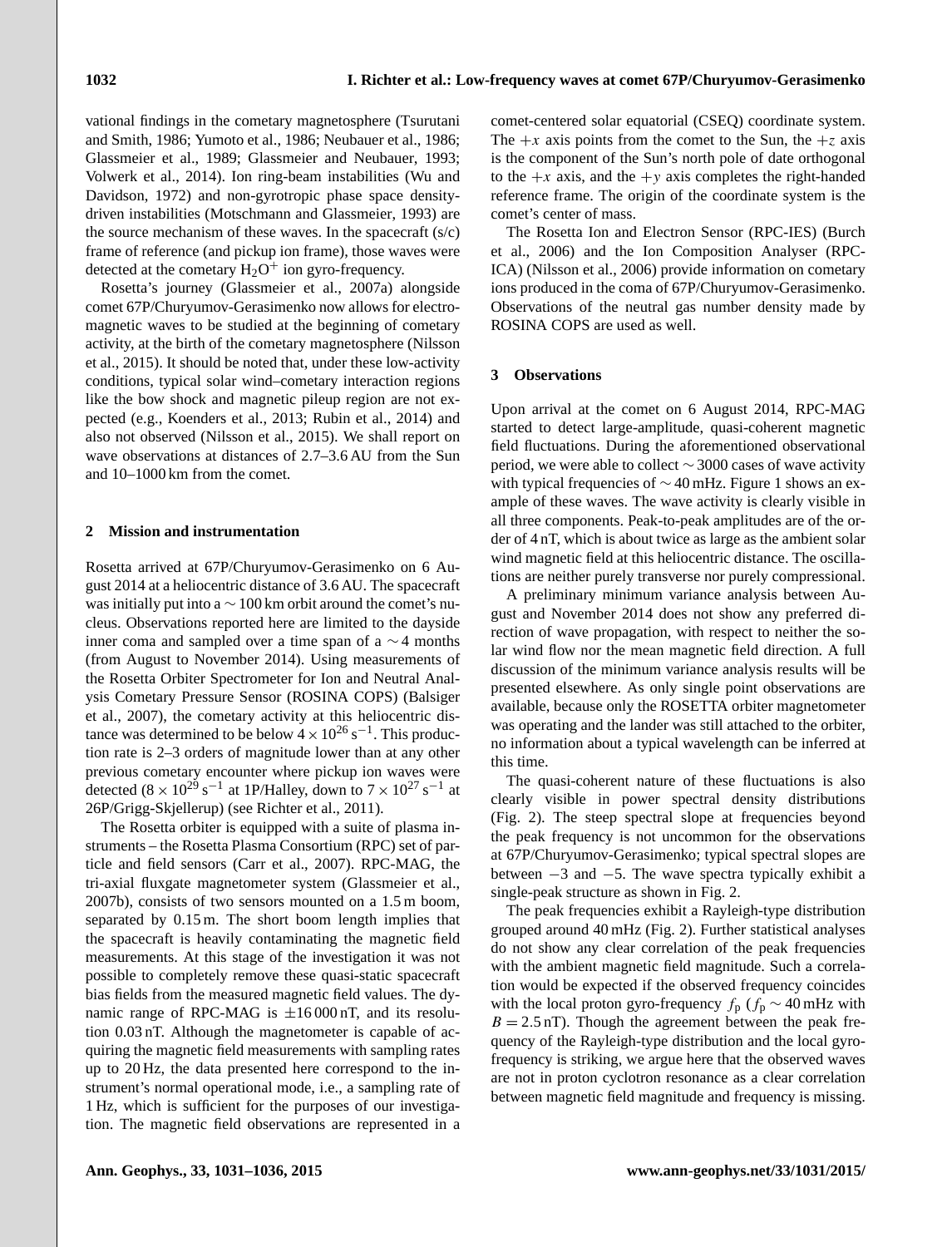

**Figure 1.** Example of magnetic field observations made onboard the Rosetta spacecraft on 10 September 2014, 23:45–23:55 UTC. The position vector of the spacecraft in the comet-centered solar equatorial (CSEQ; for details see text) coordinate system was (3.9,−20.6,20.4) km.

<span id="page-2-0"></span>

**Figure 2.** Example of a spectrum of magnetic field fluctuations observed in the innermost coma of 67P/Churyumov-Gerasimenko on 10 October 2014, 10:40–10:57 UTC (CSEQ position vector  $(-0.3, -10.1, -1.7)$  km). The power spectrum has been calculated by application of a standard fast Fourier transform routine to a 17 min time interval. A box car window is used to average in the frequency domain. Eighteen degrees of freedom are used. The inset shows the distribution of peak spectral frequencies in the period August–November 2014. The confidence interval is shown in the bottom right corner.

Wave activity was first observed by the RPC-MAG instrument at a dayside distance of approximately 100 km from the nucleus and steadily increased up to a distance of 30 km (Fig. [3\)](#page-3-0). Hourly trace spectral densities have been integrated over the frequency range 30–80 mHz and divided by twice the vacuum permeability to determine the magnetic energy density of the observed fluctuations. Closer to the nucleus the magnetic energy density seems to saturate. The spread of the distribution at around 20 and 30 km is caused by Rosetta's trajectory with respect to the comet. During the first months after arriving at the comet the spacecraft was often been positioned in the so-called bound orbits with a fixed distance to the nucleus, mostly in the terminator plane [\(Hässig et al.,](#page-4-13) [2015\)](#page-4-13). Hence, more observations are made at these distances. The wave activity variations at constant distance are caused by temporal variations in the neutral gas density produced by localized gas sources on the nucleus' surface and modulated by the comet's rotation [\(Hässig et al.,](#page-4-13) [2015\)](#page-4-13), leading through the ionization of cometary neutrals to temporal variations in the cometary plasma density. The variations also reflect a dependence on solar wind variations as well as elevation and azimuth angle of Rosetta's position. Future work is planned to separate these dependencies. For the range of 30–100 km the spatial variation in the magnetic energy density is found to be  $W \propto r^{-\alpha}$  with  $\alpha = 8.04 \pm 0.27$  (for a 95 %) confidence interval  $\alpha \in [7.77; 8.31]$ , yielding a relative error of 100 ·  $\frac{\delta \alpha}{\alpha} = 3.3$ %), equivalent to a quartic decrease in the wave amplitude with distance.

Comparing wave intensity with the neutral gas number density as measured by ROSINA COPS exhibits a clear global relation between both quantities. COPS also detected a neutral gas number density, N, above its noise level at a distance of about 100 km (Fig. [3\)](#page-3-0). The neutral density decreases as  $N \propto r^{-\beta}$  with  $\beta = 1.43 \pm 0.07$  (for a 95%) confidence interval  $\beta \in [1.36; 1.50]$ ). The deviation 100 ·  $\frac{\beta_{\text{theo}}-\beta_{\text{calc}}}{\beta_{\text{theo}}}$  = 28.5 % from the theoretically expected value  $\beta_{\text{theo}} = 2$  [\(Coates and Jones,](#page-4-14) [2009\)](#page-4-14) is due to Rosetta first approaching from the afternoon side (45◦ phase angle) before moving to the terminator plane (90◦ phase angle) and therefore encountering different insolation conditions at the sub-spacecraft location.

Here only a global relation is discussed. More detailed analyses on the relation between neutral gas density and magnetic field variations are currently being prepared; however, such studies require consideration of the rotation of the nucleus with a period of about 12.4 h as well as any inhomogeneity in the active regions.

#### **4 Discussion and possible wave source mechanism**

Comparing the radial variations in both the magnetic energy density, W, and the neutral gas density suggests an approximate global relation  $W \propto N^{-\gamma}$  with  $\gamma = 5.62 \pm 0.45$  (for a 95 % confidence interval  $\gamma \in [5.17; 6.07]$ ). A more detailed correlation analysis between the individual values of both quantities at the same radial distance reveals a linear Pearson correlation coefficient of  $r = 0.52$ . This correlation reflects the large spread of both wave energy and neutral gas density. As waves are generated locally under time-varying solar wind conditions and propagate within the inner coma, this weak correlation is not surprising. Because the production rate of heavy cometary ions is proportional to the neutral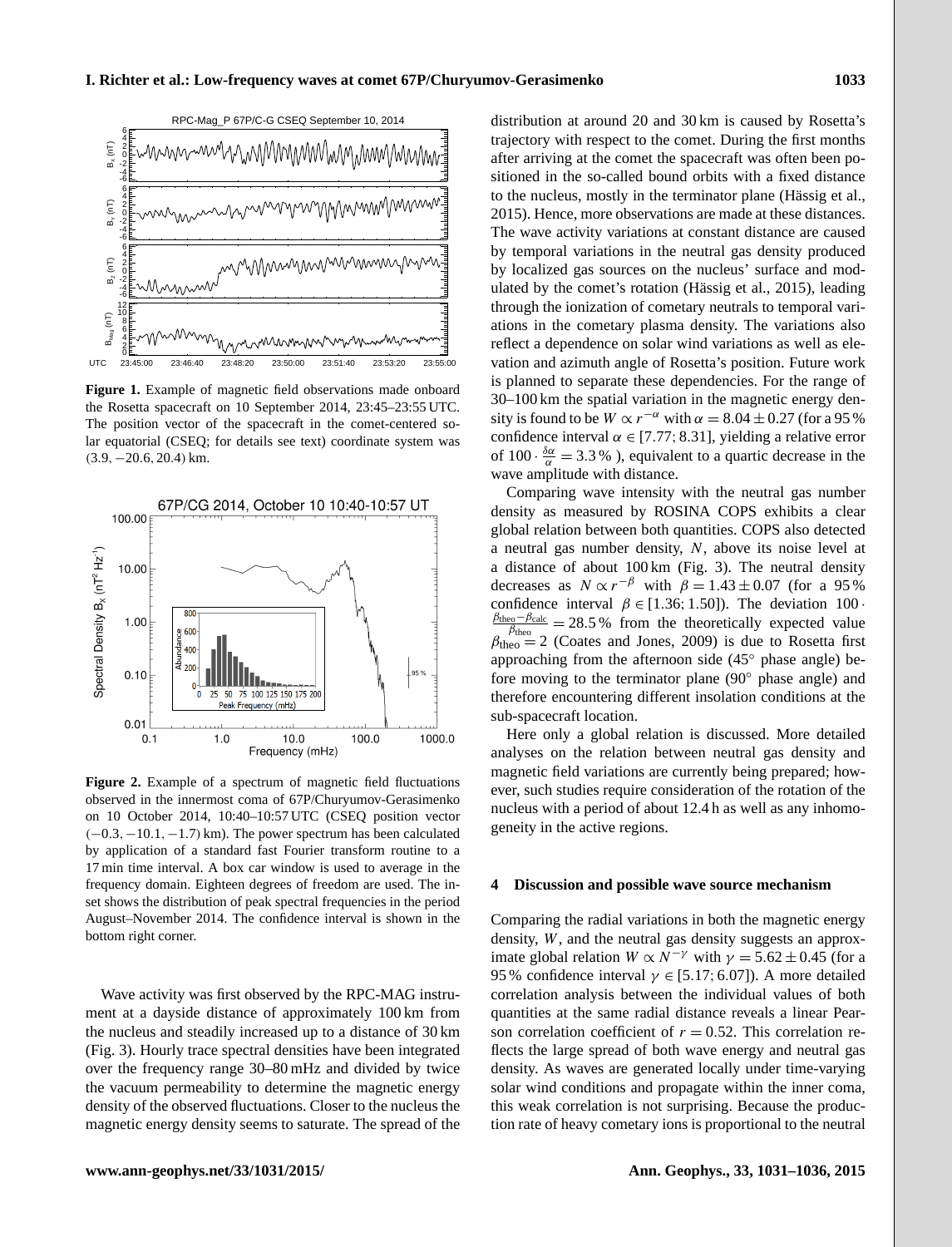<span id="page-3-0"></span>

**Figure 3.** Radial variation in the magnetic energy density of the low-frequency wave activity in the spectral range 30–80 mHz. The inset shows the radial variation in the density of cometary neutrals as measured by the neutral gas monitor COPS of the ROSINA instrument.

gas density, we conclude that wave activity in general is controlled by the cometary ion production rate.

The observed frequencies concentrate between 25 and 75 mHz (Fig. [2\)](#page-2-0). In the coma the local  $H_2O^+$  ion gyrofrequency is in the range of 0.8–3.2 mHz. Thus, there are clear differences between the observed frequencies at the birth stage of the cometary magnetosphere and the heavy ion cyclotron frequencies, as expected for well-developed cometary interaction regions. This points towards a new generation mechanism for the type of wave reported here for a weakly outgassing comet.

The size of the innermost interaction region is much less than the Larmor radius of the newborn ions. The pickup ion's initial velocity is about  $0.8 \text{ km s}^{-1}$ ; acceleration by the interplanetary electric field,  $E$ , up to velocities,  $|v|$ , of a few tens of kilometers per second is observed [\(Nilsson et al.,](#page-4-5) [2015\)](#page-4-5) by RPC-IES and RPC-ICA. After ionization the newborn ions are moving transverse to the ambient magnetic field,  $\bm{B}$ , and the solar wind flow in the direction of the electric field, constituting a cross-field electric current density. The cometary ion motion is controlled by the electric field. Lorentz forces are not yet important in this innermost coma region. The ratio of the electric force to the Lorentz force is of the order of the ratio of the gyro-period  $T<sub>G</sub>$  to the lifetime τ of the newborn ions:  $|E| / |v \times B| \approx T_G / \tau$ . Newborn cometary ions with  $\tau \ll T_G$  are essentially unmagnetized. Lorentz forces become important only on scales comparable to and larger than a cometary ion Larmor radius. Within distances to the nucleus smaller than a Larmor radius, i.e., in the Larmor sphere [\(Sauer et al.,](#page-5-5) [1998\)](#page-5-5), physical processes different from those generating the classical pickup-ion-related ion cyclotron waves are important.

A newborn water ion flux,  $n \cdot v$ , of at least  $10^{10} \text{ m}^{-2} \text{ s}^{-1}$ has been observed by the RPC-ICA sensor [\(Nilsson et al.,](#page-4-5) [2015\)](#page-4-5). Due to the sensor's limited field of view, the actual

flux will be higher. Assuming a flux density  $3 \times 10^{10}$  m<sup>-2</sup> s<sup>-1</sup> and singly charged ions the electric current density is estimated to be about  $j \sim 4.8 \times 10^{-9} \text{ A m}^{-2}$ . Electromagnetic instabilities attributable to such a cross-field current have been studied in the past [\(Chang et al.,](#page-4-15) [1990;](#page-4-15) [Sauer et al.,](#page-5-5) [1998\)](#page-5-5), but not for conditions typical for the plasma situation at 67P/Churyumov-Gerasimenko. Assuming that the crossfield current is driven unstable, a transverse wave number k⊥ can be estimated using Ampeère's law:  $k_\perp = \mu_0 \delta j / \delta B$ . With  $\delta j \sim j$  and  $\delta B \approx 1 \text{ nT}$ , a value of  $k_{\perp} \approx 6 \times 10^{-6} \text{ m}^{-1}$ results, corresponding to a transverse wave length of 524 km. It should be noted that this wave number component is transverse to the mean magnetic field as well as the cross-field current. The polarization of the observed waves is neither purely compressional nor purely transverse. This points towards offangle propagation. We therefore assume that all three components of the wave vector are of comparable magnitude.

The wavelength reported here is larger than the scale of the dayside inner coma where wave activity has been observed. However, the generation region is probably significantly larger. But as waves generated trough cometary interaction at larger distances are buried in the pre-existing solar wind turbulence, the signal was not detected by RPC-MAG. We need to await a further increase in the cometary activity to see a further expansion of that region where cometary waves clearly stand out from the solar wind turbulence background.

The frequency of the unstable mode may be estimated using the beam-mode dispersion relation [\(Chang et al.,](#page-4-15) [1990;](#page-4-15) [Sauer et al.,](#page-5-5) [1998\)](#page-5-5)  $\omega \approx k_{\parallel} \cdot v$ , where  $k_{\parallel}$  is the beam parallel wave vector component and  $v$  the cometary ion beam velocity.

Using an observational estimate [\(Nilsson et al.,](#page-4-5) [2015\)](#page-4-5) of the ion velocity  $v = 40 \text{ km s}^{-1}$ , we obtain an angular frequency omega  $\omega \sim 0.24$  rad s<sup>-1</sup>, i.e., a wave frequency  $f \sim$ 38 mHz.

This value is comparable to the observed frequencies.

It should be noted that the suggested wave source is not co-moving with the solar wind flow. The cross-field current source is due to freshly ionized cometary ions which are not yet moving with the solar wind velocity as they did not have time to be accelerated to solar wind speed on the time and distance scales we are looking at. The wave source is almost fixed in the nucleus frame of reference. Therefore, Doppler effects can be neglected as the Rosetta spacecraft is only slowly moving with respect to the nucleus  $(v<sub>s/c</sub> \sim 1 \text{ m s}^{-1})$ .

As the wave number is proportional to the current density perturbation,  $k \propto \delta j \propto n v$ , the dispersion relation provides the following approximate expression between wave frequency, ion density and ion velocity:  $f \propto nv^2$ . Assuming a constant electric field accelerating the particles, the ion velocity should increase linearly with distance. For an ion density decreasing with the square of the distance, the frequencies should therefore not exhibit any major dependence on distance, which is what we observe. Of course, this is only a first conjecture stimulating future analysis.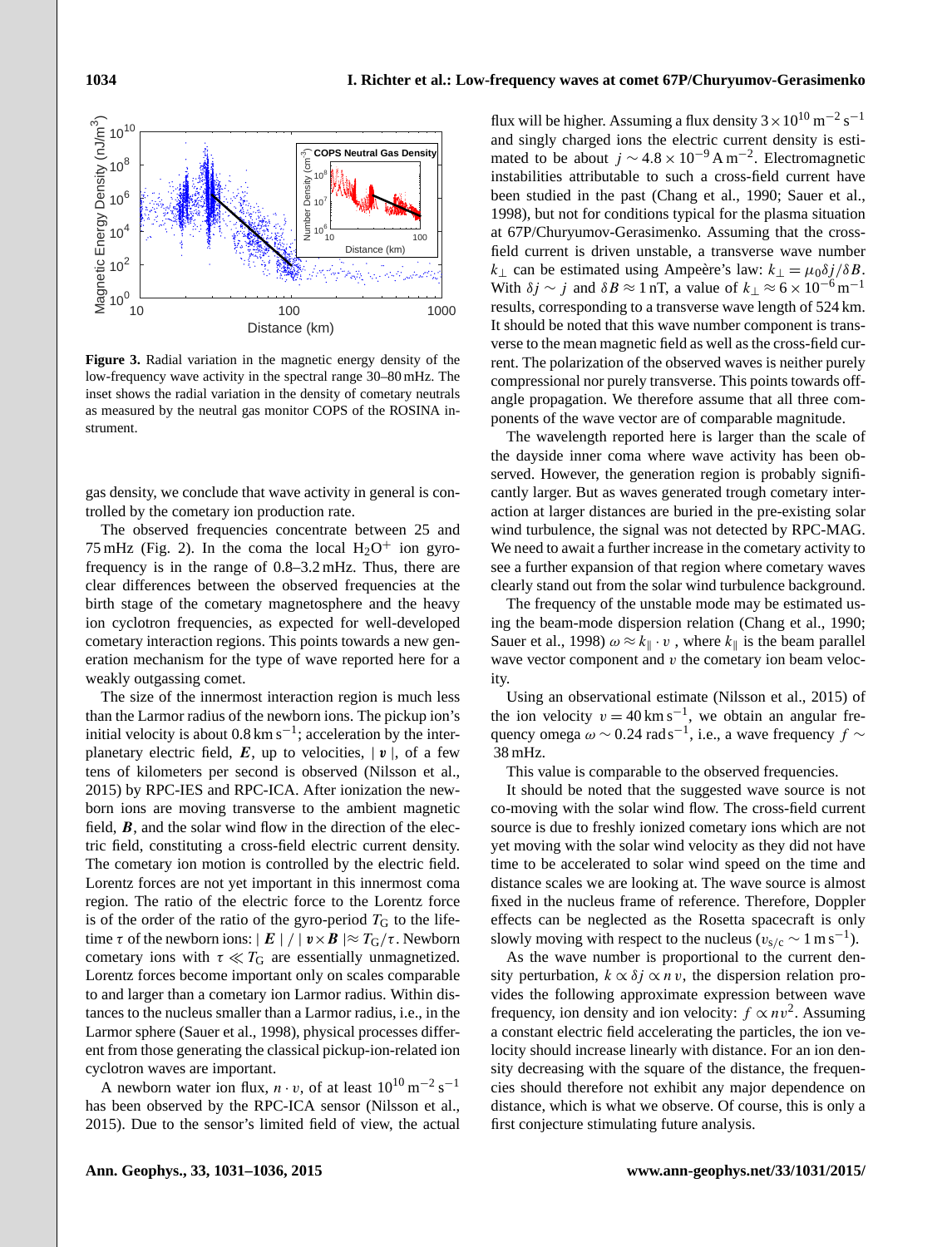#### **I. Richter et al.: Low-frequency waves at comet 67P/Churyumov-Gerasimenko 1035**

Our model furthermore allows for the apparent saturation of wave activity at around 30 km distance to be understood: the newborn ions need to be accelerated to constitute a significant current and the waves need to grow. However, further detailed theoretical modeling is required to validate the conjecture of a cross-field current-driven instability causing the newly detected low-frequency wave activity in the Larmor sphere of 67P/Churyumov-Gerasimenko.

*Acknowledgements.* The RPC-MAG and ROSINA data will be made available through the PSA archive of ESA and the PDS archive of NASA. Rosetta is a European Space Agency (ESA) mission with contributions from its member states and the National Aeronautics and Space Administration (NASA). The work on RPC-MAG was financially supported by the German Ministerium für Wirtschaft und Energie and the Deutsches Zentrum für Luft- und Raumfahrt under contract 50QP 1401. The work on ROSINA was funded by the federal state of Bern, the Swiss National Science Foundation, and the ESA PRODEX program. Portions of this research were performed at the Jet Propulsion Laboratory, California Institute of Technology, under contract with NASA. We are indebted to the whole of the Rosetta Mission Team, SGS, and RMOC for their outstanding efforts in making this mission possible.

The topical editor E. Roussos thanks the two anonymous referees for help in evaluating this paper.

#### **References**

- <span id="page-4-7"></span>Balsiger, H., Altwegg, K., Bochsler, P., Eberhardt, P., Fischer, J., Graf, S., Jäckel, A., Kopp, E., Langer, U., Mildner, M., Müller, J., Riesen, T., Rubin, M., Scherer, S., Wurz, P., Wüthrich, S., Arijs, E., Delanoye, S., Keyser, J. D., Neefs, E., Nevejans, D., Rème, H., Aoustin, C., Mazelle, C., Médale, J.-L., Sauvaud, J. A., Berthelier, J.-J., Bertaux, J.-L., Duvet, L., Illiano, J.-M., Fuselier, S. A., Ghielmetti, A. G., Magoncelli, T., Shelley, E. G., Korth, A., Heerlein, K., Lauche, H., Livi, S., Loose, A., Mall, U., Wilken, B., Gliem, F., Fiethe, B., Gombosi, T. I., Block, B., Carignan, G. R., Fisk, L. A., Waite, J. H., Young, D. T., and Wollnik, H.: Rosina – Rosetta Orbiter Spectrometer for Ion and Neutral Analysis, Space Sci. Rev., 128, 745– 801, doi[:10.1007/s11214-006-8335-3,](http://dx.doi.org/10.1007/s11214-006-8335-3) 2007.
- <span id="page-4-11"></span>Burch, J. L., Goldstein, R., Cravens, T. E., Gibson, W. C., Lundin, R. N., Pollock, C. J., Winningham, J. D., and Young, D. T.: RPC-IES: The Ion and Electron Sensor of the Rosetta Plasma Consortium, Space Sci. Rev., 128, 697–712, doi[:10.1007/s11214-006-](http://dx.doi.org/10.1007/s11214-006-9002-4) [9002-4,](http://dx.doi.org/10.1007/s11214-006-9002-4) 2006.
- <span id="page-4-9"></span>Carr, C., Cupido, E., Lee, C. G. Y., Balogh, A., Beek, T., Burch, J. L., Dunford, C. N., Eriksson, A. I., Gill, R., Glassmeier, K.-H., Goldstein, R., Lagoutte, D., Lundin, R., Lundin, K., Lybekk, B., Michau, J. L., Musmann, G., Nilsson, H., Pollock, C., Richter, I., and Trotignon, J. G.: RPC: The Rosetta Plasma Consortium, Space Sci. Rev., 128, 629–647, doi[:10.1007/s11214-006-9136-4,](http://dx.doi.org/10.1007/s11214-006-9136-4) 2007.
- <span id="page-4-15"></span>Chang, C., Wong, H., and Wu, C.: Electromagnetic Instabilities Attributed to a Cross-Field Ion Drift, Phys. Rev. Lett., 65, 1104– 1107, doi[:10.1103/PhysRevLett.65.1104,](http://dx.doi.org/10.1103/PhysRevLett.65.1104) 1990.
- <span id="page-4-14"></span>Coates, A. J. and Jones, G. H.: Plasma environment of Jupiter family comets, Planet. Space Sci., 57, 1175–1191, doi[:10.1016/j.pss.2009.04.009,](http://dx.doi.org/10.1016/j.pss.2009.04.009) 2009.
- <span id="page-4-2"></span>Glassmeier, K.-H. and Neubauer, F. M.: Low-Frequency Electromagnetic Plasma Waves at Comet P/Grigg-Skjellerup: Overview and Spectral Characteristics, J. Geophys. Res., 98, 20921–20935, doi[:10.1029/93JA02583,](http://dx.doi.org/10.1029/93JA02583) 1993.
- <span id="page-4-1"></span>Glassmeier, K.-H., Coates, A. J., Acuña, M. H., Goldstein, M. L., Johnstone, A. D., Neubauer, F. M., and Rème, H.: Spectral characteristics of low-frequency plasma turbulence upstream of comet P/Halley, J. Geophys. Res., 94, 37, doi[:10.1029/JA094iA01p00037,](http://dx.doi.org/10.1029/JA094iA01p00037) 1989.
- <span id="page-4-4"></span>Glassmeier, K.-H., Boehnhardt, H., Koschny, D., Kührt, E., and Richter, I.: The Rosetta Mission: Flying Towards the Origin of the Solar System, Space Sci. Rev., 128, 1–21, doi[:10.1007/s11214-006-9140-8,](http://dx.doi.org/10.1007/s11214-006-9140-8) 2007a.
- <span id="page-4-10"></span>Glassmeier, K.-H., Richter, I., Diedrich, A., Musmann, G., Auster, U., Motschmann, U., Balogh, A., Carr, C., Cupido, E., Coates, A., Rother, M., Schwingenschuh, K., Szegö, K., and Tsurutani, B. T.: RPC-MAG The Fluxgate Magnetometer in the ROSETTA Plasma Consortium, Space Sci. Rev., 128, 649–670, doi[:10.1007/s11214-006-9114-x,](http://dx.doi.org/10.1007/s11214-006-9114-x) 2007b.
- <span id="page-4-13"></span>Hässig, M., Altwegg, K., Balsiger, H., Bar-Nun, A., Berthelier, J. J., Bieler, A., Bochsler, P., Briois, C., Calmonte, U., Combi, M., De Keyser, J., Eberhardt, P., Fiethe, B., Fuselier, S. A., Galand, M., Gasc, S., Gombosi, T. I., Hansen, K. C., Jäckel, A., Keller, H. U., Kopp, E., Korth, A., Kührt, E., Le Roy, L., Mall, U., Marty, B., Mousis, O., Neefs, E., Owen, T., Rème, H., Rubin, M., Sémon, T., Tornow, C., Tzou, C.-Y., Waite, J. H., and Wurz, P.: Cometary science. Time variability and heterogeneity in the coma of 67P/Churyumov-Gerasimenko, Science, 347, aaa0276, doi[:10.1126/science.aaa0276,](http://dx.doi.org/10.1126/science.aaa0276) 2015.
- <span id="page-4-6"></span>Koenders, C., Glassmeier, K.-H., Richter, I., Motschmann, U., and Rubin, M.: Revisiting cometary bow shock positions, Planet. Space Sci., 87, 85–95, doi[:10.1016/j.pss.2013.08.009,](http://dx.doi.org/10.1016/j.pss.2013.08.009) 2013.
- <span id="page-4-3"></span>Motschmann, U. and Glassmeier, K.-H.: Nongyrotropic Distribution of Pickup Ions at Comet P/Grigg-Skjellerup: A Possible Source of Wave Activity, J. Geophys. Res., 98, 20977–20983, doi[:10.1029/93JA02533,](http://dx.doi.org/10.1029/93JA02533) 1993.
- <span id="page-4-0"></span>Neubauer, F. M., Glassmeier, K.-H., Pohl, M., Raeder, J., Acuna, M. H., Burlaga, L. F., Ness, N. F., Musmann, G., Mariani, F., Wallis, M. K., Ungstrup, E., and Schmidt, H. U.: First results from the Giotto magnetometer experiment at comet Halley, Nature, 321, 352–355, doi[:10.1038/321352a0,](http://dx.doi.org/10.1038/321352a0) 1986.
- <span id="page-4-12"></span>Nilsson, H., Lundin, R., Lundin, K., Barabash, S., Borg, H., Norberg, O., Fedorov, A., Sauvaud, J.-A., Koskinen, H., Kallio, E., Riihelä, P., and Burch, J. L.: RPC-ICA: The Ion Composition Analyzer of the Rosetta Plasma Consortium, Space Sci. Rev., 128, 671–695, doi[:10.1007/s11214-006-9031-z,](http://dx.doi.org/10.1007/s11214-006-9031-z) 2006.
- <span id="page-4-5"></span>Nilsson, H., Stenberg Wieser, G., Behar, E., Wedlund, C. S., Gunell, H., Yamauchi, M., Lundin, R., Barabash, S., Wieser, M., Carr, C., Cupido, E., Burch, J. L., Fedorov, A., Sauvaud, J.-A., Koskinen, H., Kallio, E., Lebreton, J.-P., Eriksson, A., Edberg, N., Goldstein, R., Henri, P., Koenders, C., Mokashi, P., Nemeth, Z., Richter, I., Szego, K., Volwerk, M., Vallat, C., and Rubin, M.: Birth of a comet magnetosphere: A spring of water ions, Science, 347, doi[:10.1126/science.aaa0571,](http://dx.doi.org/10.1126/science.aaa0571) 2015.
- <span id="page-4-8"></span>Richter, I., Koenders, C., Glassmeier, K.-H., Tsurutani, B. T., and Goldstein, R.: Deep Space 1 at comet 19P/Borrelly: Magnetic